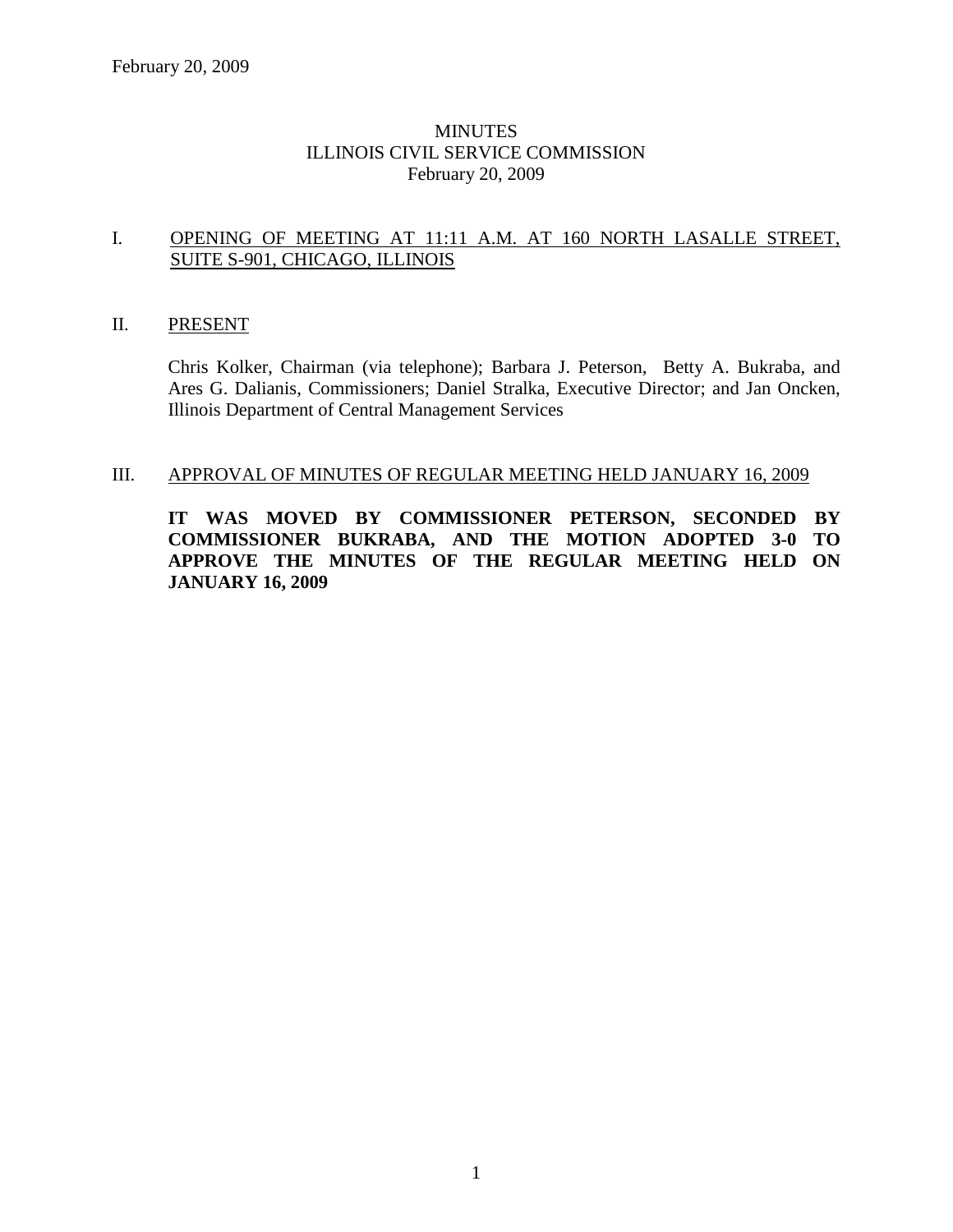#### IV. EXEMPTIONS UNDER SECTION 4d(3) OF THE PERSONNEL CODE

# A. Report on Exempt Positions

| <u>Agency</u>                         | Total<br><b>Employees</b> | Number of Exempt<br>Positions |
|---------------------------------------|---------------------------|-------------------------------|
|                                       |                           |                               |
|                                       |                           |                               |
|                                       |                           |                               |
|                                       |                           |                               |
| Central Management Services 1,486 110 |                           |                               |
|                                       |                           |                               |
|                                       |                           |                               |
|                                       |                           |                               |
|                                       |                           |                               |
|                                       |                           |                               |
|                                       |                           |                               |
|                                       |                           |                               |
|                                       |                           |                               |
|                                       |                           |                               |
|                                       |                           |                               |
|                                       |                           |                               |
|                                       |                           |                               |
|                                       |                           |                               |
|                                       |                           |                               |
|                                       |                           |                               |
|                                       |                           |                               |
|                                       |                           |                               |
|                                       |                           |                               |
|                                       |                           |                               |
|                                       |                           |                               |
|                                       |                           |                               |
|                                       |                           |                               |
|                                       |                           |                               |
|                                       |                           |                               |
|                                       |                           |                               |
|                                       |                           |                               |
|                                       |                           |                               |
|                                       |                           |                               |
|                                       |                           |                               |
|                                       |                           |                               |
|                                       |                           |                               |
|                                       |                           |                               |
|                                       |                           |                               |
|                                       |                           |                               |
|                                       |                           |                               |
|                                       |                           |                               |
|                                       |                           |                               |
|                                       |                           |                               |
|                                       |                           |                               |
|                                       |                           |                               |
|                                       |                           |                               |
|                                       |                           |                               |
|                                       |                           |                               |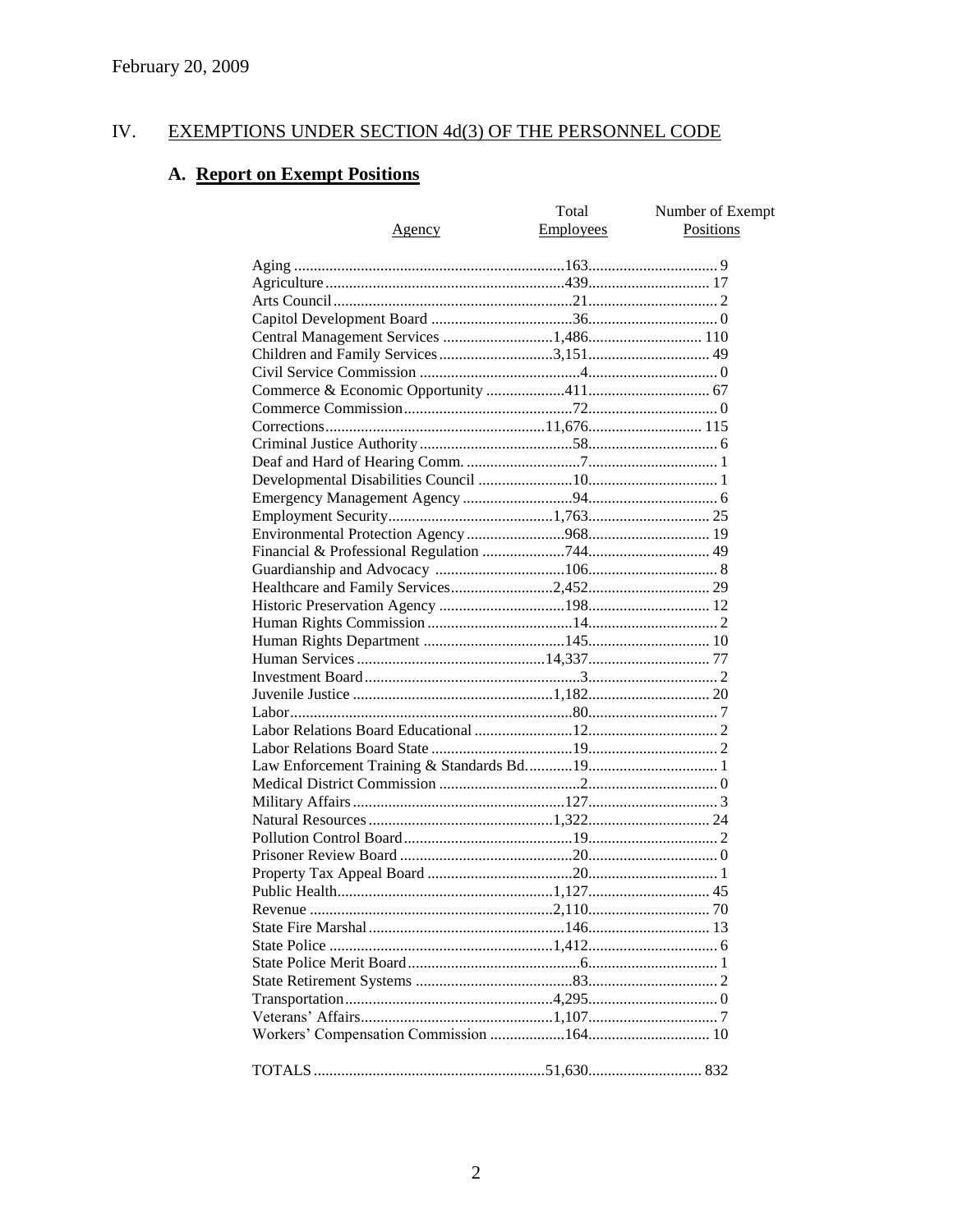# **B. Governing Rule - Jurisdiction B Exemptions**

- a) Before a position shall qualify for exemption from Jurisdiction B under Section 4d(3) of the Personnel Code, the position shall be directly responsible to:
	- 1. The Governor, or
	- 2. A departmental director or assistant director appointed by the Governor, or
	- 3. A board or commission appointed by the Governor, or
	- 4. The head of an agency created by Executive Order, or the director or assistant director of an agency carrying out statutory powers, whose offices are created by the Governor subject to legislative veto under Article V, Section 11, of the Constitution of 1970, which agency head, director, or assistant director may themselves be subject to exemption under Section 4d(3), or
	- 5. In an agency having a statutory assistant director, a deputy director exercising full line authority under the director for all operating entities of the agency, provided the statutory role of assistant director is vacant or is assigned clearly distinct and separate duties from the deputy director and as a colleague to him, or
	- 6. A line position organizationally located between the director and/or assistant director and a subordinate statutorily exempt position(s), provided the position proposed for exemption has line authority over the statutory exempt position(s), or
	- 7. The elected head of an independent agency in the executive, legislative, or judicial branch of government.
- b) If a position meets the above criterion, it must, in addition, be responsible for one or more of the following before it shall be approved as exempt:
	- 1. Directs programs defined by statute and/or departmental, board, or commission policy or possess significant authority when acting in the capacity of a director of programs to bind the agency.
	- 2. Makes decisions in exercising principal responsibility for the determination or execution of policy which fix objectives or state the principles to control action toward operating objectives of one or more divisions, such decisions being subject to review or reversal only by the director, assistant director, board, or commission.
	- 3. Participates in the planning and programming of departmental, board, or commission activities, integrating the plans and projections of related divisions, and the scheduling of projected work programs of those agencies.

\* \* \*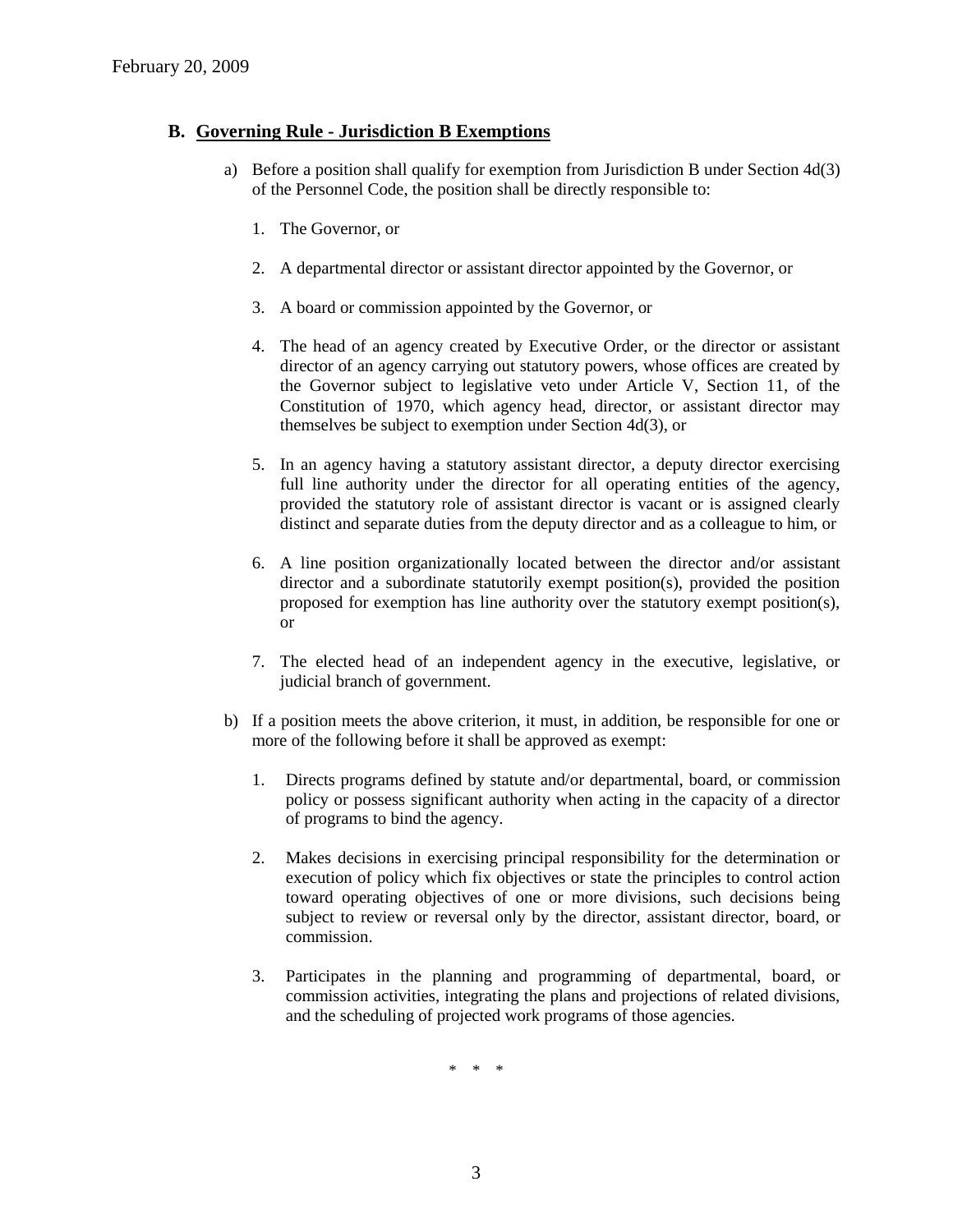# **C. Requests for 4d(3) Exemption**

As to Item C, Executive Director Daniel Stralka reported that this request was withdrawn by the agency.

# V. CLASS SPECIFICATIONS

# **The following class titles were submitted for creation by the Director of Central Management Services:**

Position Titles:

- A. Juvenile Justice Youth & Family Specialist (Option 1) (new)
- B. Juvenile Justice Youth & Family Specialist (Option 2) (new)
- C. Juvenile Justice Youth & Family Specialist Supervisor (new)

Analysis: Executive Director Stralka reported that the proposed new series includes professional work typically performed by Correctional Counselor positions, and Correctional Casework Supervisor positions in the Department of Juvenile Justice. These classifications were originally developed for positions in the Department of Corrections, but with the creation of the Department of Juvenile Justice, the requirements of the Counselor series do not reflect the minimum college degree requirement called for in legislation and also do not reflect the full range of treatment and services intended for these positions. The new series reflects community-based jobs as well as counseling positions within the agency providing a range of casework services, including counseling, treatment, and service provider liaison functions to meet the needs of youth. With the range of work that may be assigned to the Juvenile Justice Youth and Family Specialist, specialized skills should be recognized for this professional work. The supervisory level provides for the supervision of professional counseling and treatment staff either in institutional settings or in community-based settings providing parole and coordination with community-based services including educational systems and employment providers.

The Department of Juvenile Justice Law (730 ILCS 5/3-2.5-5), created a separate agency to serve the needs of youth offenders whose purpose is '… to provide treatment and services through a comprehensive continuum of individualized educational, vocational, social, emotional, and basic life skills to enable youth to avoid delinquent futures and become productive, fulfilled citizens.' This law sets out the academic qualifications for new employees providing such services to youth offenders at (730 ILCS 5/3-2.5-15 (b)), and sets the base of qualifying education as follows:

(b) Department of Juvenile Justice personnel who are hired by the Department on or after the effective date of this amendatory Act of the  $94<sup>th</sup>$  General Assembly and who participate or assist in the rehabilitative and vocational training of delinquent youths, supervise the daily activities involving direct and continuing responsibility for the youth's security, welfare and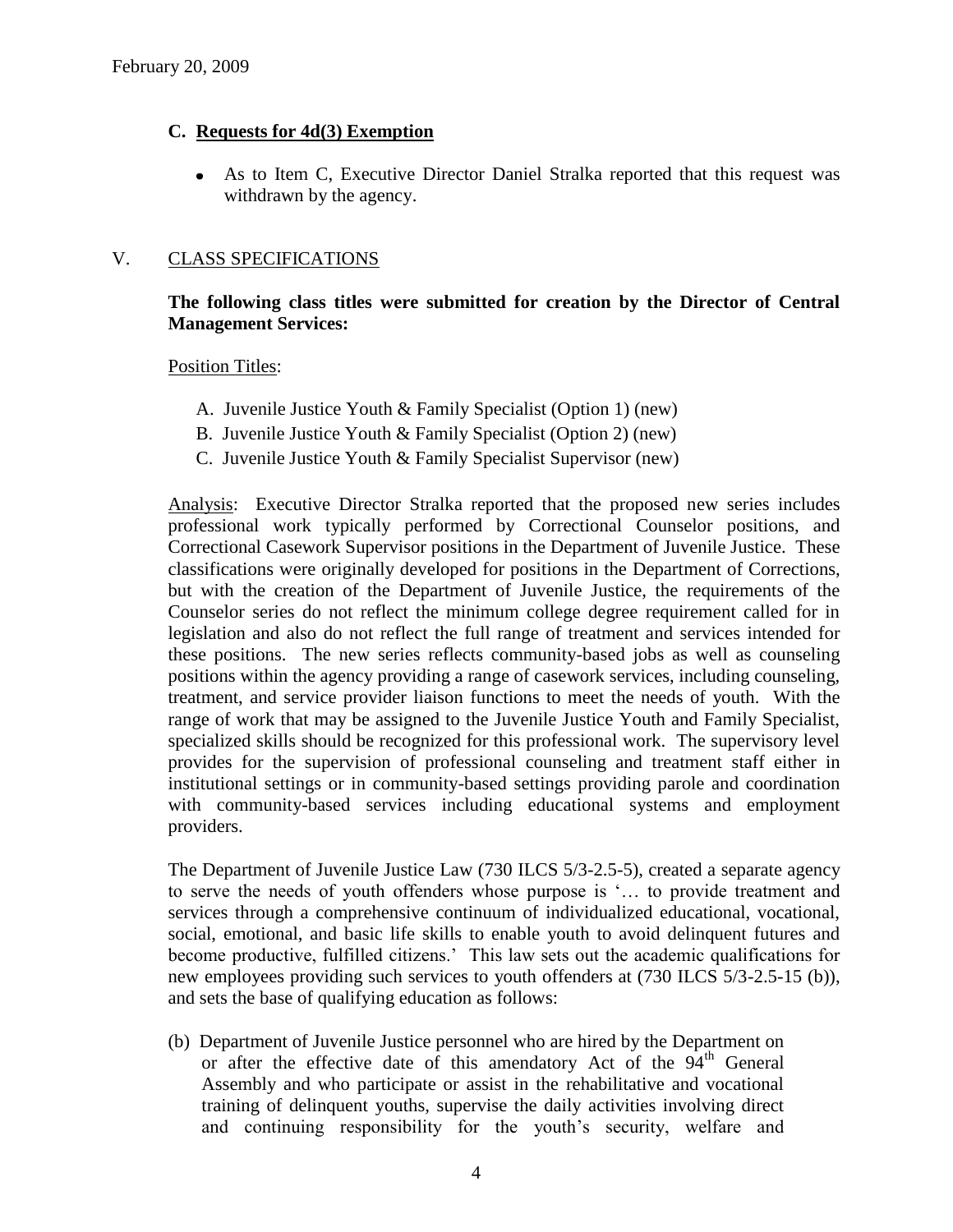development, or participate in the personal rehabilitation of delinquent youth by training, supervising, and assisting lower level personnel who perform these duties must be over the age of 21 and have a bachelor's or advanced degree from an accredited college or university with a specialization in criminal justice, education, psychology, social work, or a closely related social science. This requirement shall not apply to security, clerical, food service, and maintenance staff that do not have direct and regular contact with youth. The degree requirements specified in this subsection (b) are not required of persons who provide vocational training and who have adequate knowledge in the skill for which they are providing the vocational training.

(c) Subsection (b) of this Section does not apply to personnel transferred to the Department of Juvenile Justice on the effective date of this amendatory Act of the  $94<sup>th</sup>$  General Assembly. (Source: P.A. 94-696, eff. 6-1-06)

The Juvenile Justice Youth and Family Specialist will provide a standardized set of counseling and supportive services to youth, with results-oriented measures of outcomes. A focus on service delivery, with a de-emphasis on paperwork and organizational hierarchy is expected to result in significant improvements over time. The consolidated of class levels is intended to reduce the distraction of narrow work distinctions and disruptions which have directed staff time away from the organizational mission to rehabilitate youth. The agency proposed a focus upon professional staff development through continuing education and training. To this end, a dual pay option has been developed which recognizes the benefit of a related Masters degree in this professional specialist role, consistent with an improved facility in achieving measurable outcomes in rehabilitation and counseling of youth.

While the class affords a direct entry path for experienced rehabilitation workers, use of the JJ Specialist Intern and JJ Specialist classifications affords a career path for professional development of candidates who will have educational backgrounds in counseling and therapy to provide for the rehabilitation of youth.

**IT WAS MOVED BY COMMISSIONER DALIANIS, SECONDED BY COMMISSIONER BUKRABA, AND THE MOTION ADOPTED 4-0 TO APPROVE THE REVISION OF THE FOLLOWING CLASS TITLE TO BE EFFECTIVE MARCH 1, 2009:**

- **A: Juvenile Justice Youth & Family Specialist (Option 1) (new)**
- **B. Juvenile Justice Youth & Family Specialist (Option 2) (new)**
- **C. Juvenile Justice Youth & Family Specialist Supervisor (new)**

**IT WAS MOVED BY COMMISSIONER PETERSON, SECONDED BY COMMISSIONER DALIANIS, AND THE MOTION ADOPTED 4-0 TO DISAPPROVE ANY CLASS SPECIFICATIONS RECEIVED BY THE COMMISSION NOT CONTAINED IN THIS REPORT TO ALLOW ADEQUATE STUDY.**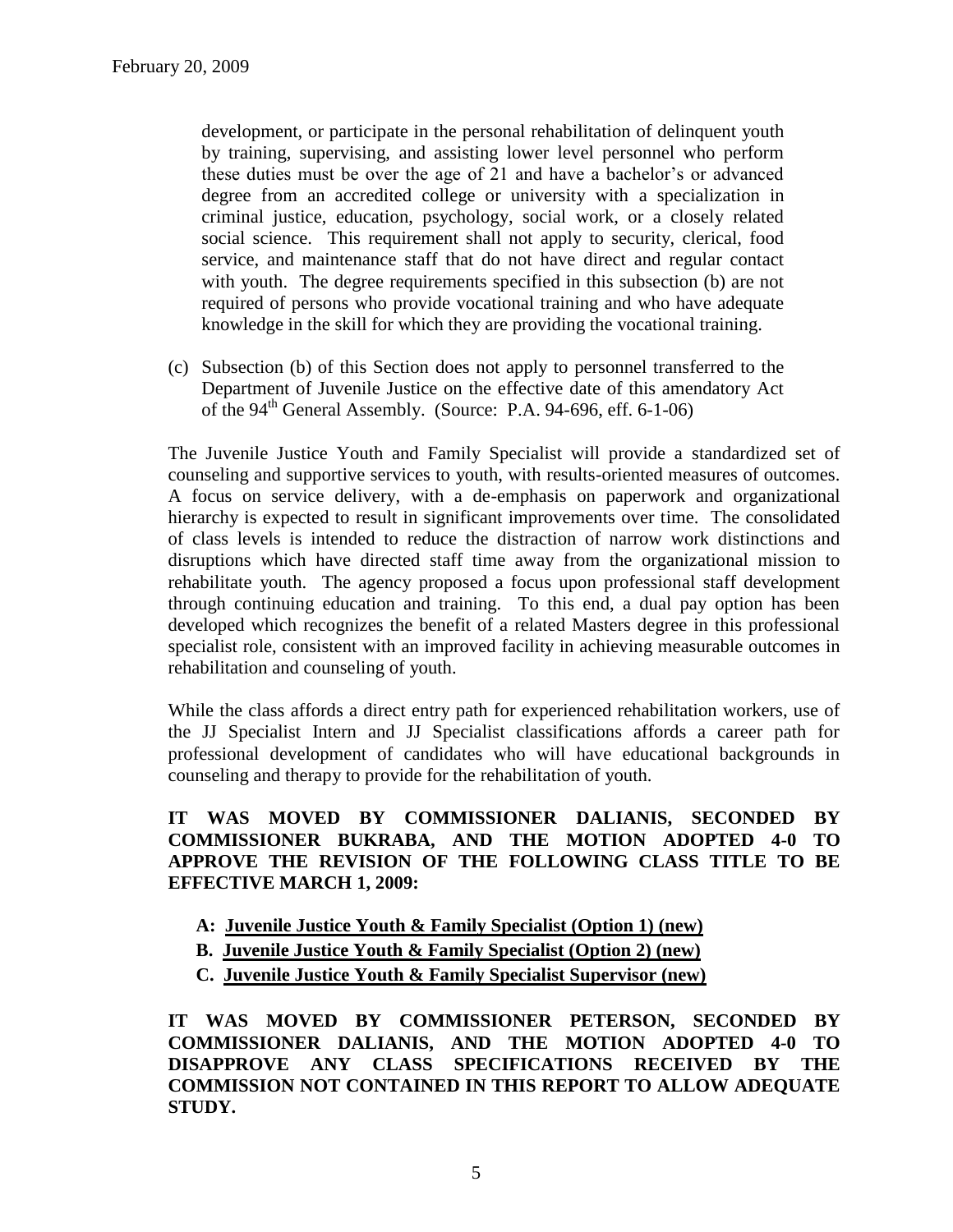Commissioner Raymond W. Ewell arrived at 11:17 a.m.

# VI. MOTION TO GO INTO EXECUTIVE SESSION

**IT WAS MOVED BY COMMISSIONER PETERSON, SECONDED BY COMMISSIONER DALIANIS, AND BY ROLL CALL VOTE THE MOTION ADOPTED 5-0 TO HOLD AN EXECUTIVE SESSION PURSUANT TO SUBSECTIONS 2(c)(1), 2(c)(4), AND 2(c)(11) OF THE OPEN MEETINGS ACT.** 

| <b>KOLKER</b>   | YES  | <b>EWELL</b>    | YES |
|-----------------|------|-----------------|-----|
| <b>PETERSON</b> | YES. | <b>DALIANIS</b> | YES |
| <b>BUKRABA</b>  | YES. |                 |     |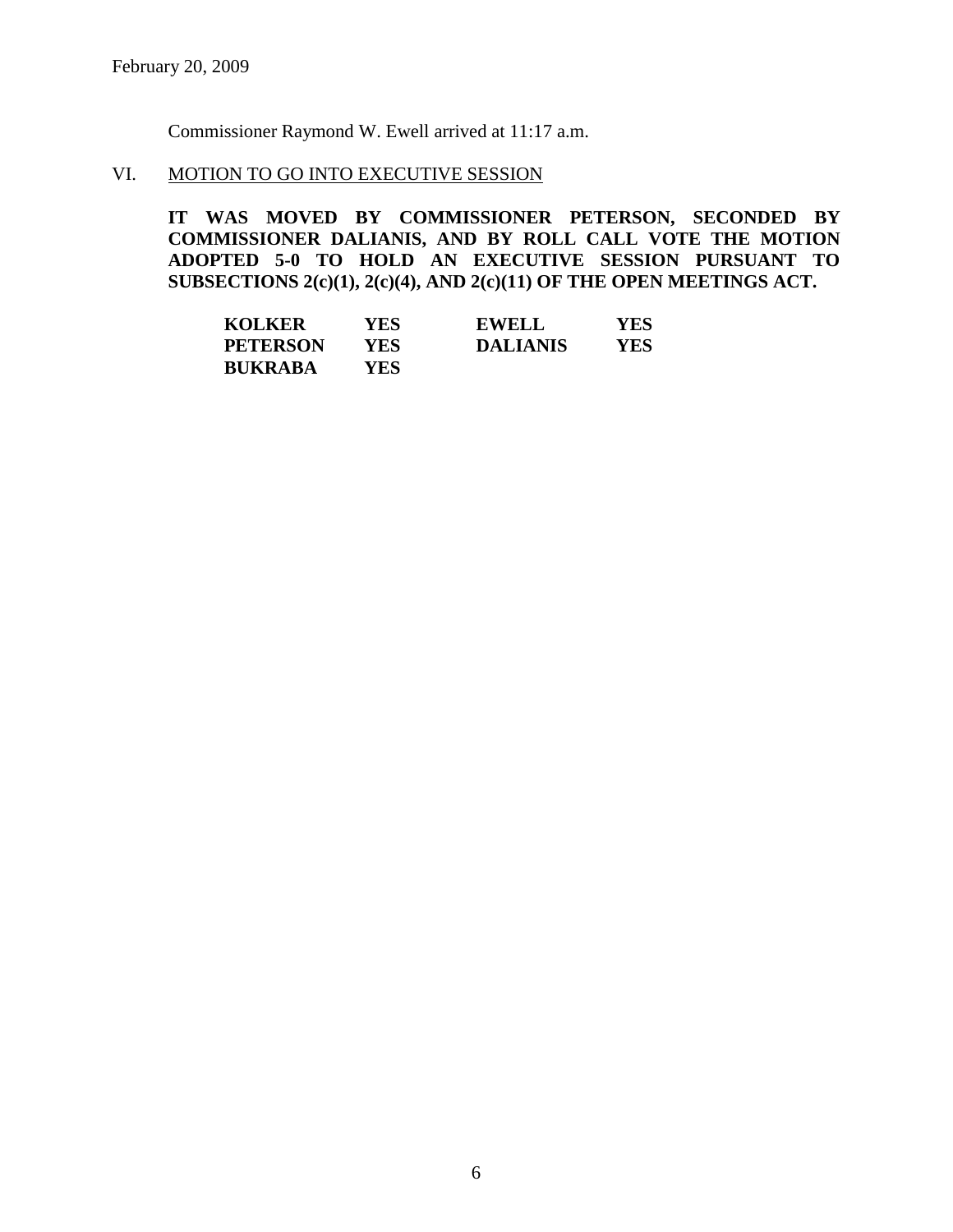# VII. RECONVENE MEETING

Upon due and proper notice the regular meeting of the Illinois Civil Service Commission was reconvened at 160 North LaSalle Street, Suite S-901, Chicago, Illinois at 11:30 a.m.

#### PRESENT

Chris Kolker, Chairman (via telephone); Raymond W. Ewell, Barbara J. Peterson, Betty A. Bukraba, Ares G. Dalianis, Commissioners; and Daniel Stralka, Executive Director.

# VIII. NON-MERIT APPOINTMENT REPORT

The Personnel Code permits non-merit appointments for a limited period of time, i.e., emergency appointments shall not exceed 60 days and shall not be renewed, and positions shall not be filled on a temporary or provisional basis for more than six months out of any twelve-month period. Consecutive non-merit appointments are not violative of the Code, however, they do present a possible evasion of merit principles and should be monitored. Set forth below is the number of consecutive non-merit appointments made by each department. These statistics are from the Department of Central Management Services' Consecutive Non-Merit Report.

| Agency                                  | 12/31/08                    | 1/31/09        | 1/31/08        |
|-----------------------------------------|-----------------------------|----------------|----------------|
| Agriculture                             | 0                           | $\mathbf 0$    |                |
| Arts Council                            |                             | 0              |                |
| <b>Central Management Services</b>      | $\mathfrak{D}$              | $\overline{2}$ | $\overline{2}$ |
| <b>Children and Family Services</b>     | 3                           | 3              |                |
| <b>Criminal Justice Authority</b>       |                             |                |                |
| <b>Employment Security</b>              | 5                           | 4              |                |
| <b>Healthcare and Family Services</b>   | 9                           | 3              | 6              |
| <b>Historic Preservation</b>            |                             | 0              |                |
| <b>Human Services</b>                   |                             | $\mathfrak{D}$ | 4              |
| <b>Natural Resources</b>                | 14                          | 4              |                |
| <b>State Police</b>                     |                             |                |                |
| <b>State Retirement Systems</b>         | 0                           | 0              |                |
| Transportation                          | 17                          | 17             | 62             |
| Veteran's Affairs                       | $\mathcal{D}_{\mathcal{L}}$ | 3              |                |
| <b>Workers' Compensation Commission</b> | 5                           |                | 0              |
| Totals                                  | 58                          | 41             | 88             |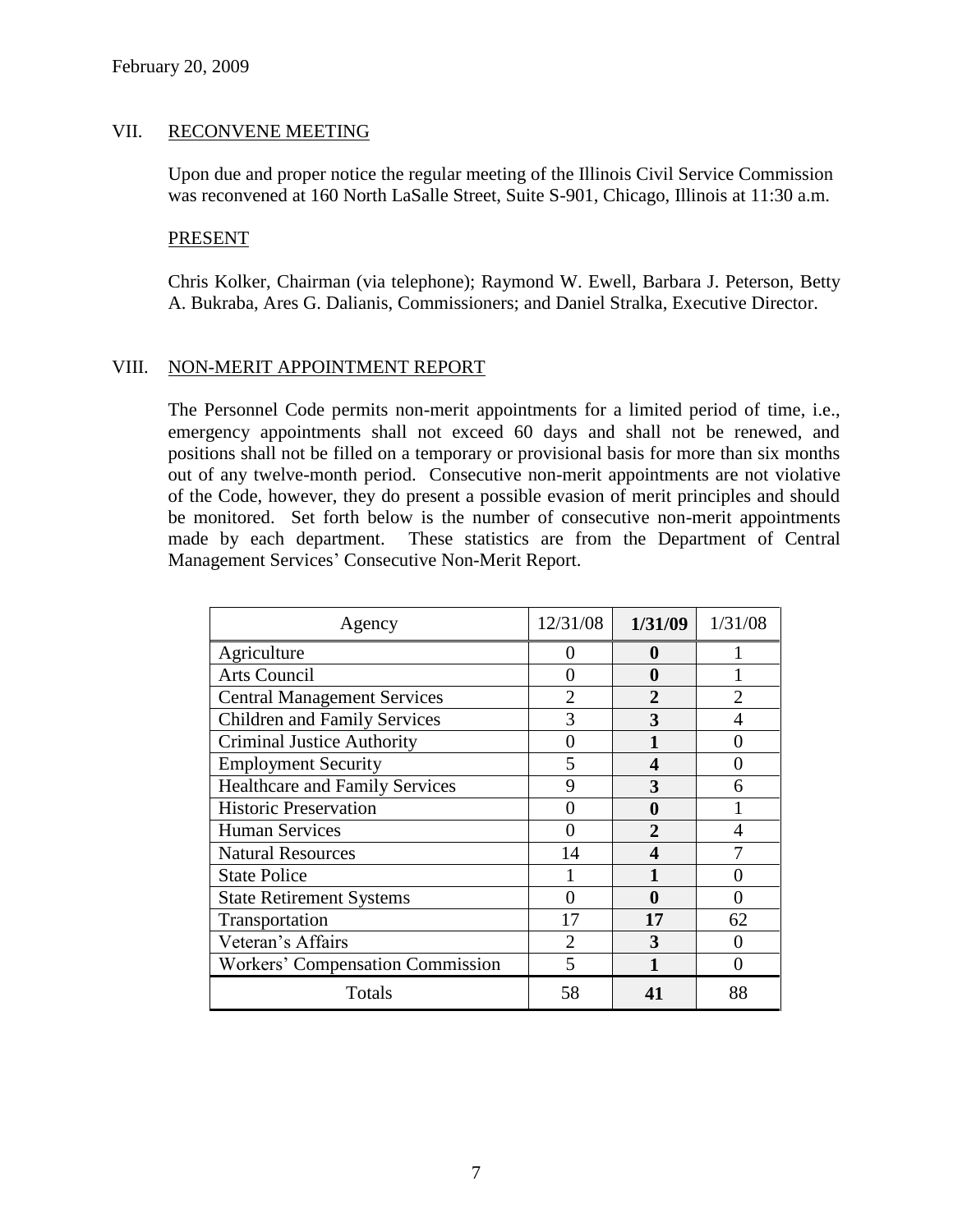# IX. PUBLICLY ANNOUNCED DECISION RESULTING FROM APPEAL

# **DISCHARGE**

#### **DA-44-08**

| Employee  | Sandra K. Young                                    | <b>Appeal Date</b>   | 05/07/08              |
|-----------|----------------------------------------------------|----------------------|-----------------------|
| Agency    | <b>HFS</b>                                         | <b>Decision Date</b> | 02/06/09              |
| Type      | Discharge                                          | ALJ                  | <b>Andrew Barris</b>  |
| Change(s) | Violated hiring practices; falsified   Recommended |                      | Charges are partially |
|           | promotional applications; violated                 | Decision             | proven and warrant    |
|           | computer usage policy                              |                      | discharge.            |

**IT WAS MOVED BY COMMISSIONER PETERSON, SECONDED BY COMMISSIONER DALIANIS, AND BY ROLL CALL VOTE OF 5-0, THE MOTION ADOPTED TO AFFIRM AND ADOPT THE ADMINISTRATIVE LAW JUDGE'S RECOMMENDED DECISION THAT THE WRITTEN CHARGES FOR DISCHARGE HAVE BEEN PARTIALLY PROVEN AND DO WARRANT DISCHARGE FOR THE REASONS SET FORTH IN THE RECOMMENDED DECISION DATED FEBRUARY 6, 2009.**

| <b>KOLKER</b>   | YES  | <b>EWELL</b>    | YES |
|-----------------|------|-----------------|-----|
| <b>PETERSON</b> | YES. | <b>DALIANIS</b> | YES |
| <b>BUKRABA</b>  | YES  |                 |     |

#### X. APPEAL TERMINATED WITHOUT DECISION ON THE MERITS

#### **DISMISSED**

#### **RV-17-09**

| Employee   | Gail D. Lemon                     | <b>Appeal Date</b> | 11/12/08              |
|------------|-----------------------------------|--------------------|-----------------------|
| Agency     | <b>DVA</b>                        | Decision Date      | 01/23/09              |
| Type       | <b>Rule Violation</b>             | ALJ                | Daniel Stralka        |
| Alleged    | Incorrect rate of pay; tuition    | Proposed           | Dismissed; appeal is  |
| Violations | reimbursement; utilization of     | Finding            | moot since her        |
|            | benefit time; overtime            |                    | discharge was upheld. |
|            | assignments; maltreatment;        |                    |                       |
|            | improper discipline; maintenance  |                    |                       |
|            | of health and life insurance; and |                    |                       |
|            | status of pending grievances      |                    |                       |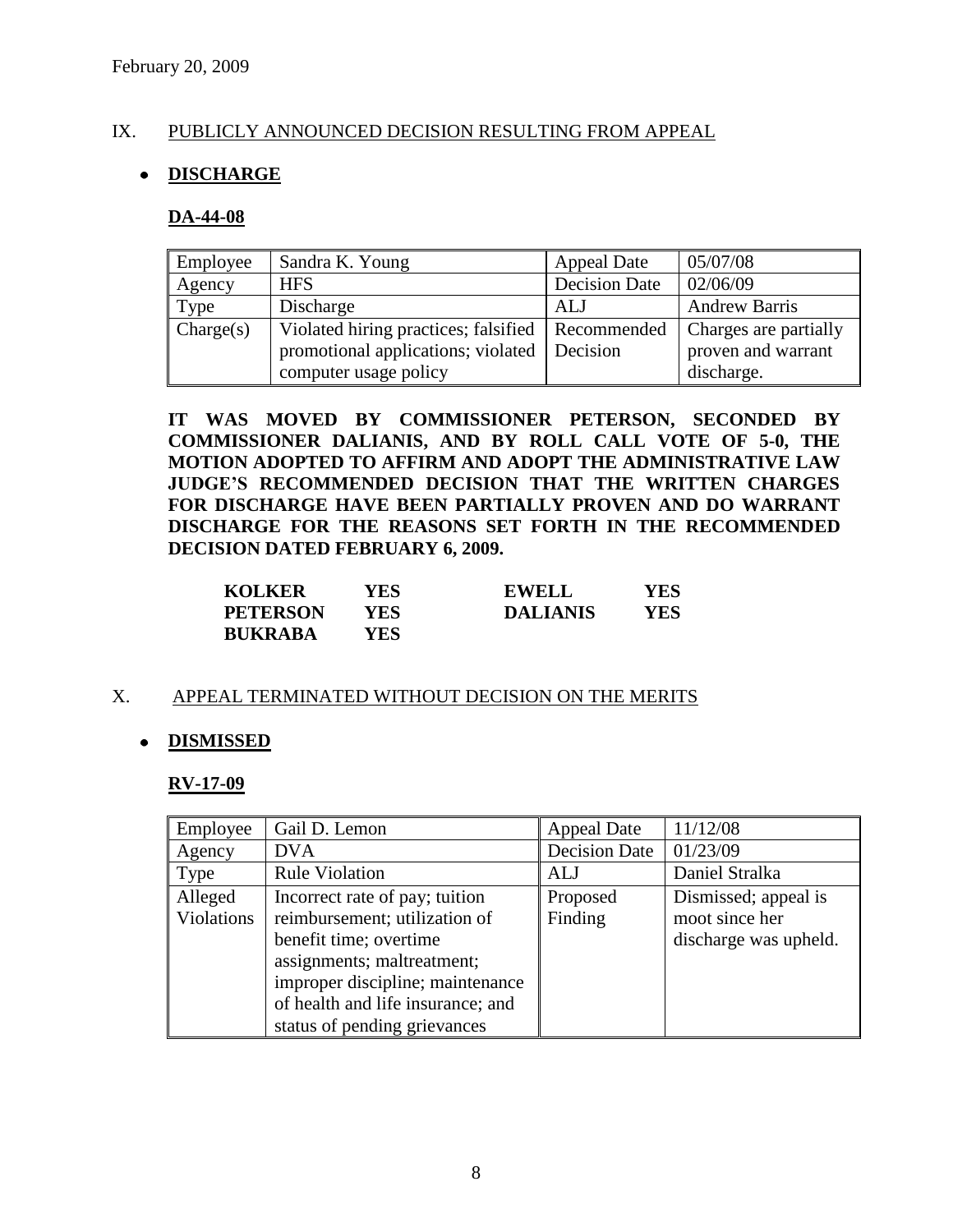**IT WAS MOVED BY COMMISSIONER EWELL, SECONDED BY COMMISSIONER DALIANIS, AND BY ROLL CALL VOTE OF 5-0, THE MOTION ADOPTED TO AFFIRM AND ADOPT THE ADMINISTRATIVE LAW JUDGE'S PROPOSED FINDING TO DISMISS THE APPEAL SINCE THERE IS NO LONGER ANY ACTUAL OR REAL CONTROVERSY FOR THE COMMISSION TO DECIDE ONCE LEMON'S DISCHARGE (DA-14-09) WAS UPHELD. THE COMMISSION'S REMEDIAL AUTHORITY IN A RULE VIOLATION APPEAL IS LIMITED TO DIRECTING COMPLIANCE WITH THE PERSONNEL CODE OR RULES WHEN VIOLATIONS ARE FOUND. IN THIS CASE, THE REMEDY WOULD HAVE A PRACTICAL EFFECT ONLY IF THE EMPLOYEE HAD BEEN ABLE TO PREVAIL IN HER DISCHARGE APPEAL. SINCE SHE DID NOT, THE LOSS OF HER EMPLOYMENT STATUS RENDERED THE RULE VIOLATION APPEAL MOOT.** 

| <b>KOLKER</b>   | YES  | <b>EWELL</b>    | YES |
|-----------------|------|-----------------|-----|
| <b>PETERSON</b> | YES  | <b>DALIANIS</b> | YES |
| <b>BUKRABA</b>  | YES. |                 |     |

# **DISMISSED**

#### **DA-21-09**

|        | Employee   David Knapp | Appeal Date                                                                  | 12/10/08              |
|--------|------------------------|------------------------------------------------------------------------------|-----------------------|
| Agency | DOC                    | Decision Date                                                                | 01/14/09              |
| Type   | Discharge              | ALJ                                                                          | Daniel Stralka        |
|        |                        | $\vert$ Charge(s) $\vert$ Unauthorized absences $\vert$ Recommended Decision | Dismissed; withdrawn. |

**IT WAS MOVED BY COMMISSIONER DALIANIS, SECONDED BY COMMISSIONER EWELL, AND BY ROLL CALL VOTE OF 5-0, THE MOTION ADOPTED TO AFFIRM AND ADOPT THE ADMINISTRATIVE LAW JUDGE'S RECOMMENDED DECISION TO DISMISS THE APPEAL.**

| <b>KOLKER</b>   | <b>YES</b> | <b>EWELL</b>    | YES |
|-----------------|------------|-----------------|-----|
| <b>PETERSON</b> | YES.       | <b>DALIANIS</b> | YES |
| <b>BUKRABA</b>  | <b>YES</b> |                 |     |

#### XI. STAFF REPORT

Executive Director Daniel Stralka reported that:

- Governor Quinn imposed another 1% reserve for the fiscal year 2009 budget, bringing our total reserves to \$17,922.
- The economic interest statements will be mailed on March 16, 2009.